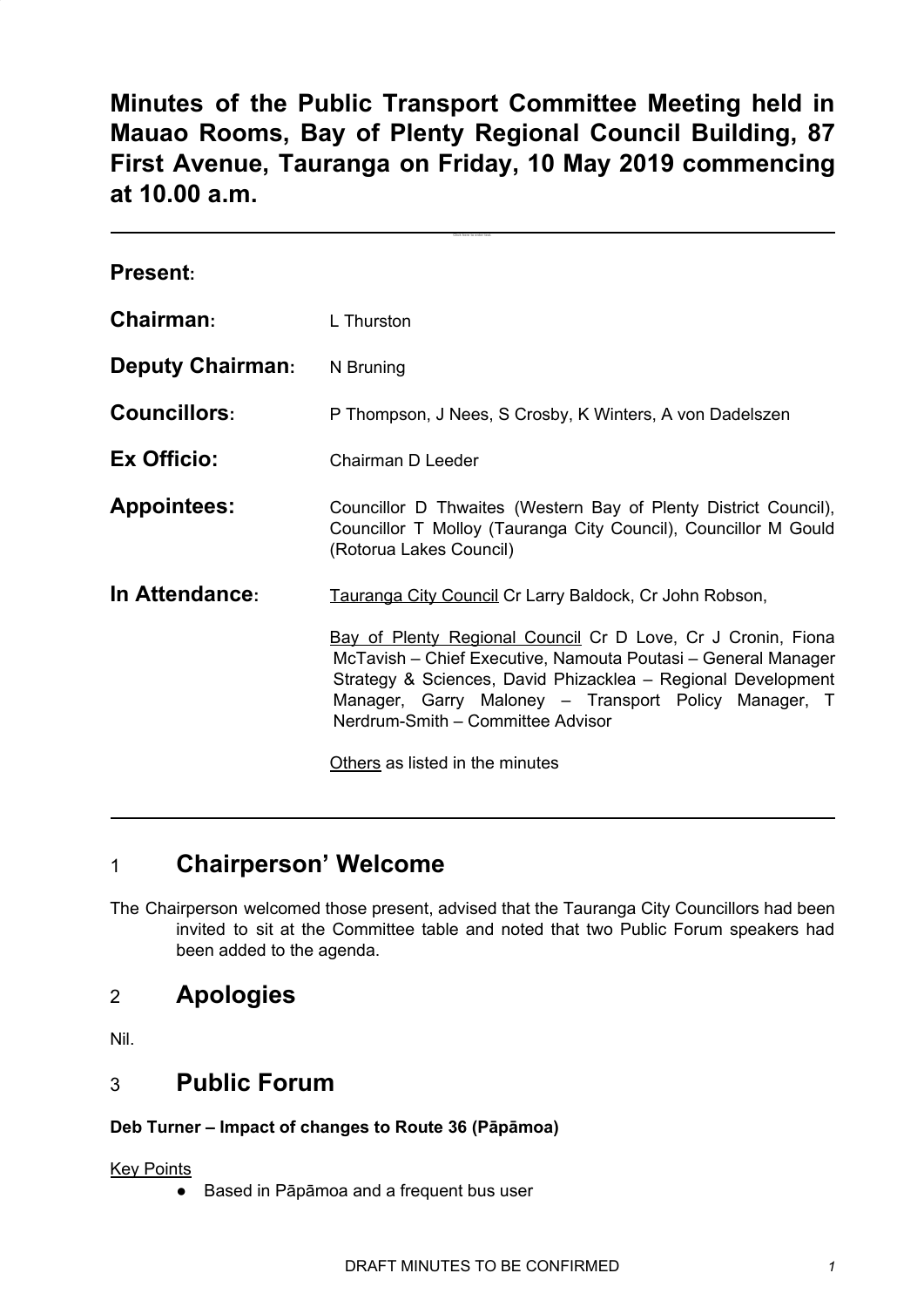- Concerned regarding the long walk to the bus stops, especially with winter approaching
- Suggested further bus stops, in particular in the Bayfair/Pāpāmoa area
- Concerned regarding an apparent lack of compassion towards those less mobile when Council made decisions regarding public transport
- Tauranga should be a city to be proud of and where it was safe for children to bike to school
- The bus shelters were inadequate in size for the number of users, which meant those waiting were exposed to the weather and might not be able to sit down

Key Points – Namouta Poutasi – General Manager Strategy & Sciences

- Route 36, which had been extended further into East Pāpāmoa, would be reinstated
- Phase 3 Review would further consider route changes and recommend amendments as appropriate
- The Review would include consultation and was expected to be completed by the end of 2019.

#### **Janet Tullis - Petition seeking changes to the bus routes in Pyes Pa**

#### *Aerial Map – Objective Reference A3233824*

**Tabled item 1** – Original Petition & **Tabled item 2** - Updated Petition – *Objective Reference A3232506 and A3239960*.

#### Key Points

- The petition represented three retirement villages: Althorp, Havenbrook and Orange Grove
- The petition sought a change to the current bus route to around Pyes Pa to extend past Barkers Corner and access The Lakes via Pyes Pa Road
- Made three suggestion with possible alterations to the route to accommodate the Villages at Pyes Pa Road
- One of the options suggested would be reliant on Kennedy Road being suitable for the buses
- The Lakes was a destination for many retired people and long walks from the Villages to the bus stop was challenging.

#### Key Points – Namouta Poutasi – General Manager Strategy & Sciences

• Options for bus services in Pyes Pa/The Lakes formed part of the wider Phase 3 review.

#### **That the Public Transport Committee:**

**1 Receives the petition.**

**Thurston/Nees CARRIED**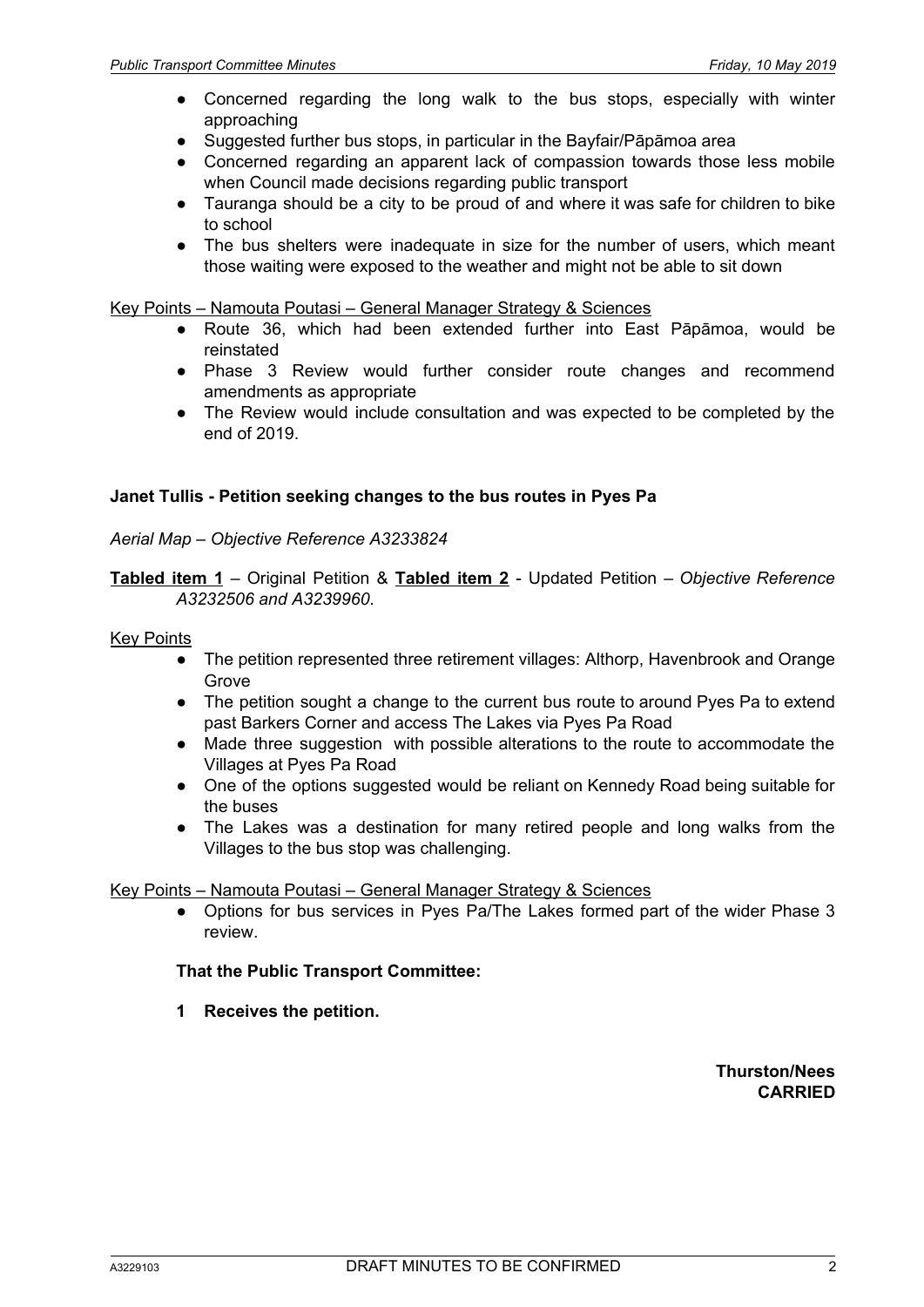# 4 **Acceptance of Late Items**

Nil.

# 5 **General Business**

- Nil.
- 6 **Confidential Business to be transferred into the Open**
- Nil.

# 7 **Declaration of Conflicts of Interest**

Nil.

- 8 **Previous Minutes**
- 8.1 **Public Transport Committee Minutes - 29 March 2019**

## **Resolved**

**That the Public Transport Committee:**

**1 Confirms the Public Transport Committee Minutes - 29 March 2019.**

**Gould/Winters CARRIED**

# 9 **Reports**

# 9.1 **Engaging Older People in Transportation Planning**

*PowerPoint Presentation – Objective Reference A3231999*

Carole Gordon presented this item.

#### Key Points of Presentation

- Today and Tomorrow
- Talking about Transport
- It is time to transform public transport services
- Advancing Agendas Today and Tomorrow
- **Project Strategic Relevance**
- Sought shift from PT Blueprint and increased focus on the UFTI discussions
- Insights
- Buses should be fit-for-purpose and one size did not fit all
- Cultural Identity
- Demographic Demand Bus routes relative to older population in Tauranga urban area
- Participants Age Range
- Elder Insights: Main Travel Destinations
- Super Gold Card Patronage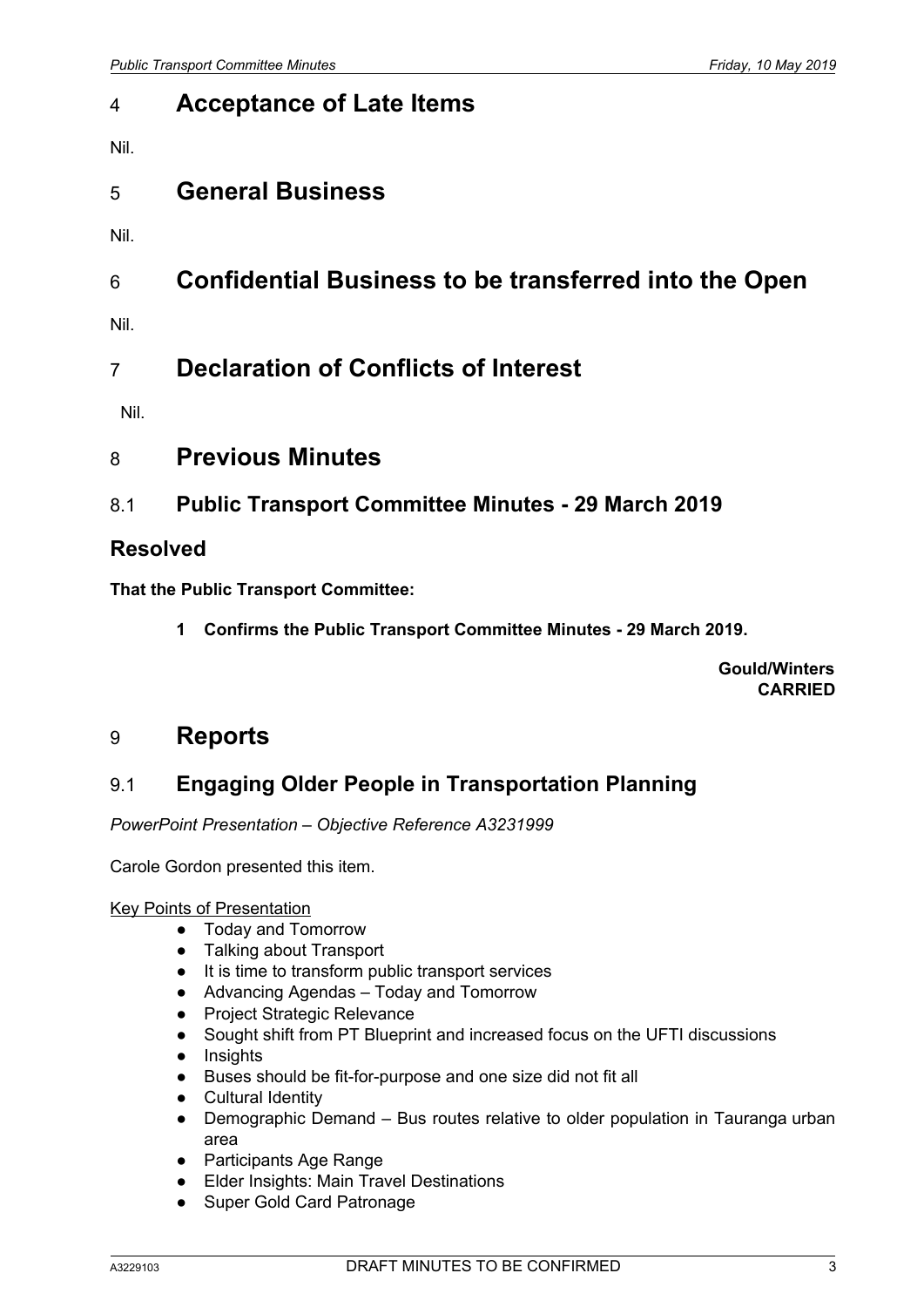- **Elder Insights: Policy and Planning**
- Issues Today
- **Transforming the View Shaft**
- Innovation The World's First Accessible, cognitive, self-driving vehicle has arrived
- Conclusion
- Today Advancing Agendas Today.

#### In Response to Questions

- There had been challenges with the surveys due to time frames and lack of availability over the summer period
- Survey questions had included "what is your main mode of transport" and "what is your preferred mode of transport" and the responses were identified in different graphs
- Supported a transition to more community based services that could be easily accessed via smaller buses
- Did not consider that the particular needs of an aging population was adequately reflected in the planning and implementation of public transport services.

#### Key Points – Members

- Operating the bus service represented a significant cost to the Regional Council and Territorial Authorities
- Queried whether the sample base for the survey was too small to be representative
- There were a number of agencies and support/interest groups actively involved in the public transport space.

Items for Staff Follow-up

● Staff to continue to work with partner agencies with regards to public transport and an aging population.

### **Resolved**

**That the Public Transport Committee:**

- **1 Receives the report, Engaging Older People in Transportation Planning.**
- **2 Requests a further report on the how the report could be given effect to and the implications of doing so.**
- **3 Acknowledges the importance of population aging in the planning and delivery of public transport services.**

**Thurston/Winters CARRIED**

# 9.2 **Review of SuperGold Card Concession Hours**

Garry Maloney – Transport Policy Manager presented this item.

**Key Points** 

- Majority of Gold Card travel took place during the afternoon
- The trial would extend user weekday hours from the current 3.00pm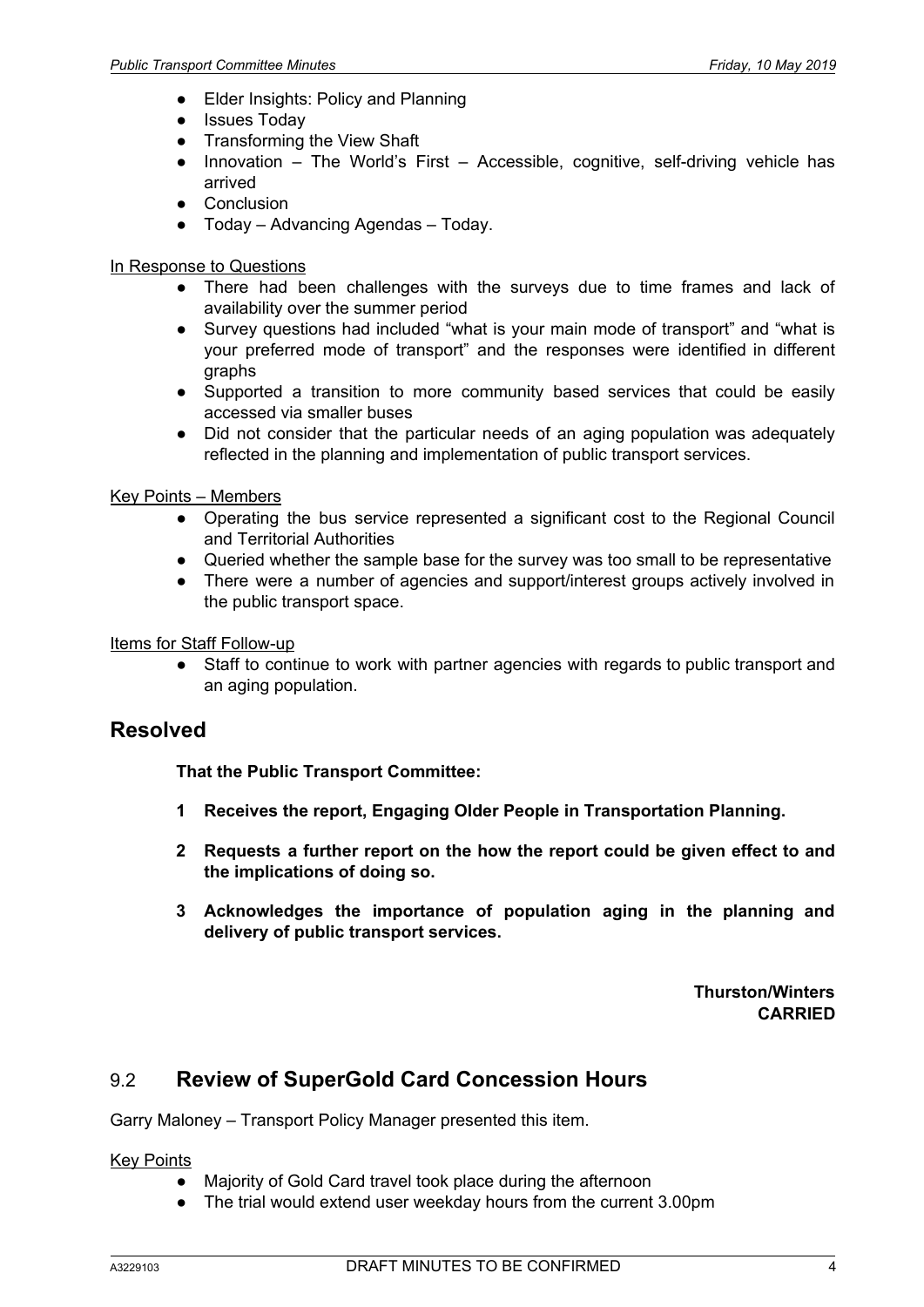Extended Gold Card hours did not represent an additional cost, rather it was calculated as a potential loss of revenue compared to fares currently collected and NZTA revenue that would be foregone.

#### Key Points – Members

- Suggested that a decision regarding a trial be deferred until the full budget implications of the previous four months were known
- Suggested that the item be postponed until further information was available, e.g. for the Regional Integrated Ticketing System
- Tauranga City Councillors had indicated their support of the extended hours.

### **Resolved**

**That the Public Transport Committee:**

**1 Receives the report, Review of SuperGold Card Concession Hours.**

**That the Public Transport Committee recommend that the Regional Council:**

- **2 Agree in principle to fund a 12 month trial across the region in 2019/20 to enable free SuperGold Card holder travel on Council-contracted bus services from 9:00 am onwards on weekdays, subject to it being affordable as determined as part of 2019/20 Annual Plan deliberations.**
- **3 Consider terminating the trial early in some or the entire region if uptake is such that it will require the provision of additional buses.**

**Nees/Crosby CARRIED**

11.17 am – The meeting **adjourned**

11.36 am – The meeting **reconvened**.

## 9.3 **Western Bay of Plenty Public Transport Blueprint - Progress Update**

David Phizacklea – Regional Development Manager and Garry Maloney – Transport Policy Manager presented this item.

#### **Key Points**

- The recently introduced amendments to the Employment Relations Act meant driver breaks scheduled around existing bus routes had to be re-worked, which had caused a delay to the implementation of the planned route changes
- Staff had worked closely with NZ Bus and there had been no interruption to existing services as a result of the legislative changes
- There was still a shortage of drivers and recruitment was ongoing
- An independent programme manager would be appointed to work across the councils and progress solutions that would be reported back through PT Committee and UFTI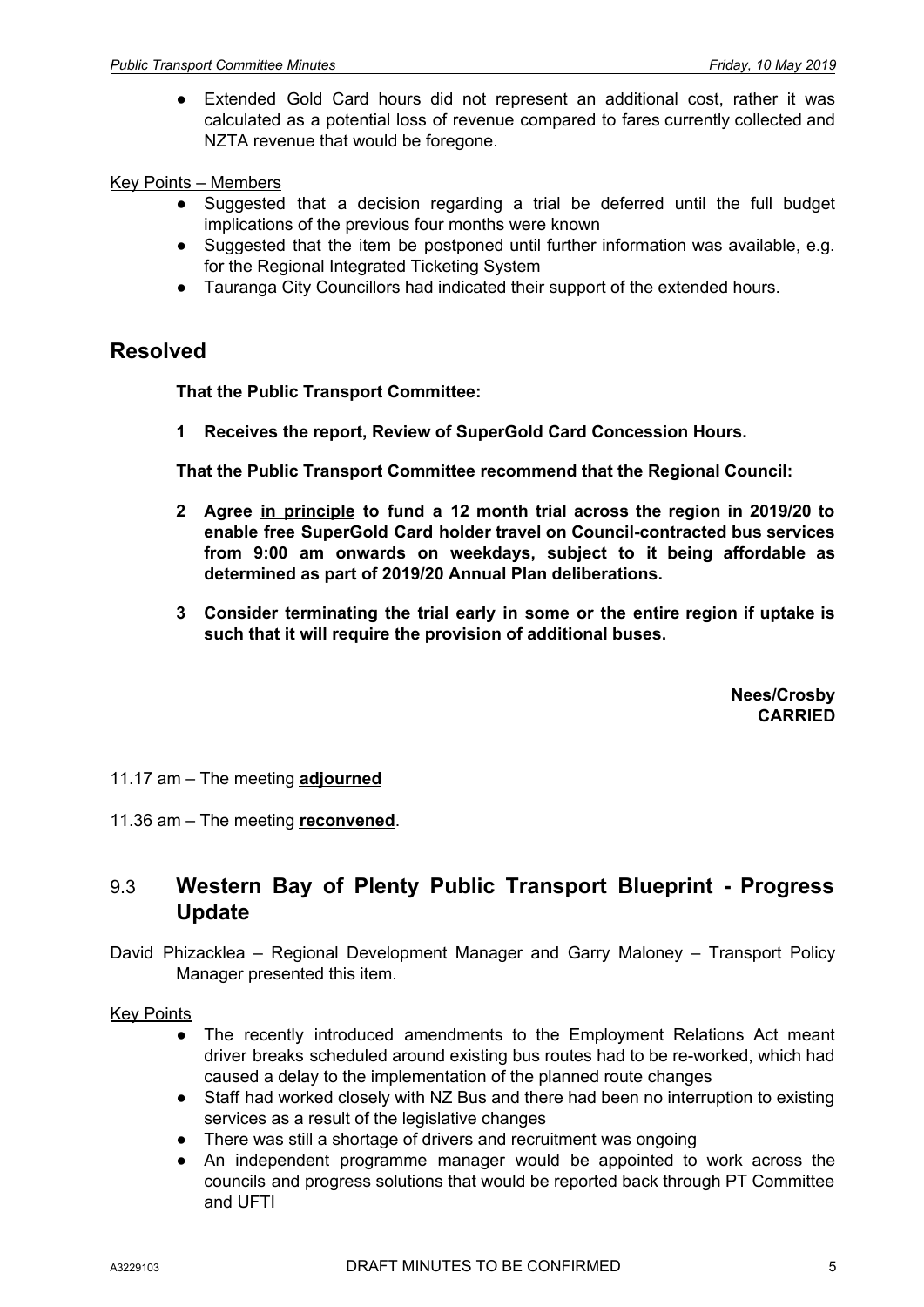- Council was in regular contact with the schools regarding the school bus services
- Timeline for Next Steps:
	- 24 June 2019: Route 41- Maungatapu extension in place
	- Week starting 20 May: Confirmed timeframe for other approved route changes
- Of a 1000 bus trips, 30 had been missed and work was continuing to reduce this
- Regional Council and TCC was working on a joint implementation plan
- UFTI's Foundation report was scheduled for release in June 2019.

### Key Points – Members

- Successful delivery of the Public Transport Blueprint relied on the establishment of planned infrastructure by TCC, which had been delayed
- It was a significant issue that transport interchanges were not progressing as planned as the negative impact on the communities who used public transport was significant
- Concerned regarding the safety aspect of combining various modes of transport, e.g. bus lanes vs cycle lanes, at busy interchanges
- Appeared to be discrepancies in public transport needs identification and prioritisation between TCC and BOPRC
- Recognised that the public transport issues were primarily caused by NZ Bus being unable to meet their contractual obligations
- The development of the updated Blueprint had commenced in 2015
- There was insufficient funding available to achieve what was currently intended and Central Government should be approached regarding this.

## **Resolved**

**That the Public Transport Committee:**

**1 Recognises the significant effort of staff in reaching the current outcome and continuing to provide the bus service during this challenging six month period.**

> **Bruning/Thwaites CARRIED**

**2 Receives the report, Western Bay of Plenty Public Transport Blueprint - Progress Update.**

> **Thurston/Bruning CARRIED**

## 9.4 **Phase 3 Review of Western Bay of Plenty Public Transport Blueprint - Update**

*PowerPoint Presentation – Objective Reference A3233423*

David Phizacklea – Regional Development Manager and Garry Maloney – Transport Policy Manager presented this item.

Key Points of Presentation

● March 2019 Decisions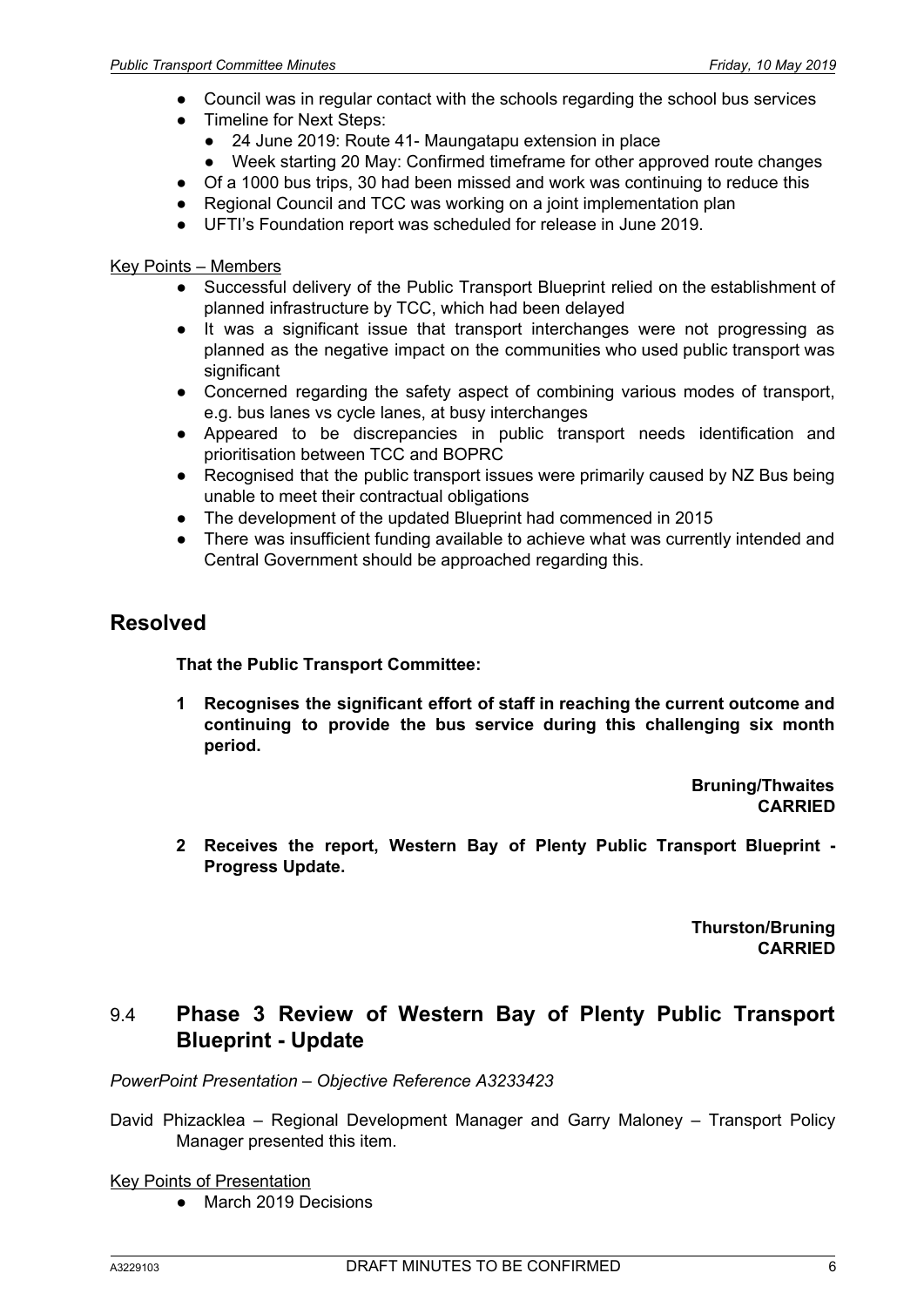- Review timings
- Low Cost, Low Risk
- Significant Changes
	- Pāpāmoa and Mount Maunganui
	- Western Suburbs
- Change Requests
- Next Steps.

### In Response to Questions

- Low cost/low risk issues would be resolved at staff level. The more substantial issues would require wider consultation and engagement to reach favourable solutions
- Review of bus fares was yet to commence.

#### Items for Staff Follow-up

- If services were consistently underused, this should be identified and taken into considerations
- The matter of bus sizes should be taken into account
- Possible financial contribution to more localised bus service for Tauriko Crossing shopping centre could be considered as part of the review.

## **Resolved**

#### **That the Public Transport Committee:**

**1 Receives the report, Phase 3 Review of Western Bay of Plenty Public Transport Blueprint – Update.**

> **Thurston/Bruning CARRIED**

# 9.5 **Welcome Bay Free School Bus Trial**

David Phizacklea – Regional Development Manager and Garry Maloney – Transport Policy Manager presented this item.

#### Key Points

- Feedback had been positive in that it eased the burden on financially challenged families
- The impact, if any, on traffic congestion appeared to be minimal.

# **Resolved**

#### **That the Public Transport Committee:**

**1 Receives the report, Welcome Bay Free School Bus Trial.**

**Bruning/Winters CARRIED**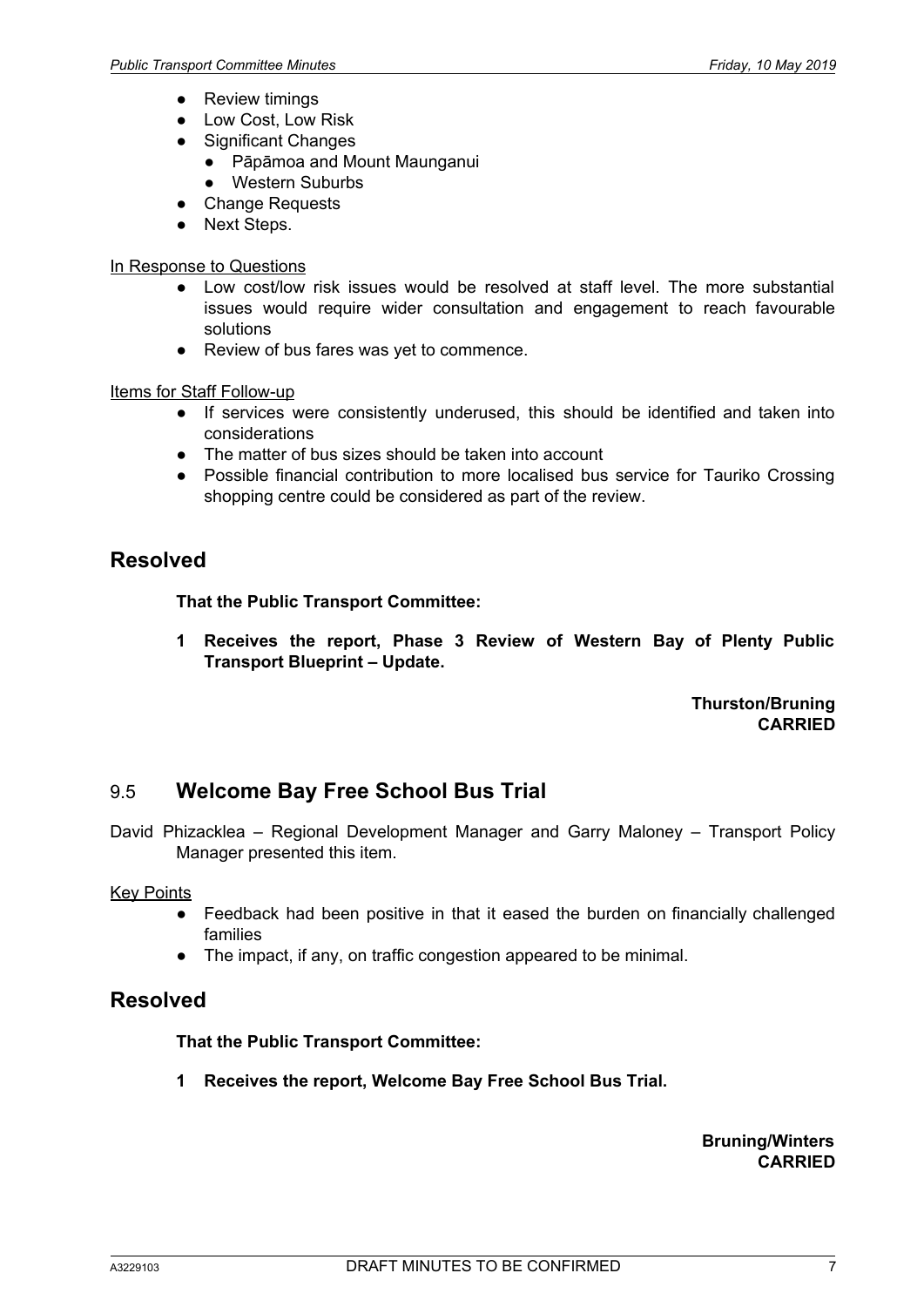### 9.6 **Performance of Public Transport Services for July 2018 to March 2019**

*PowerPoint Presentation – Objective Reference A3229101*

David Phizacklea – Regional Development Manager and Garry Maloney – Transport Policy Manager presented this item.

In Response to Questions

● Recognised that the patronage increases in the Tauranga urban area could be a result of students using the urban service, as part pf the changed Blueprint.

## **Resolved**

**That the Public Transport Committee:**

**1 Receives the report, Performance of Public Transport Services for July 2018 to March 2019.**

> **Thurston/Thompson CARRIED**

### 9.7 **Other Matters of Interest**

### **Resolved**

**That the Public Transport Committee:**

**1 Receives the report, Other Matters of Interest.**

**Thurston/Bruning CARRIED**

### 9.8 **Public Excluded Section**

### **Resolved**

**Resolution to exclude the public**

**Excludes the public from the following parts of the proceedings of this meeting.**

**The general subject of each matter to be considered while the public is excluded, the reason for passing this resolution in relation to each matter, and the specific grounds under section 48(1) of the Local Government Official Information and Meetings Act 1987 for the passing of this resolution are as follows:**